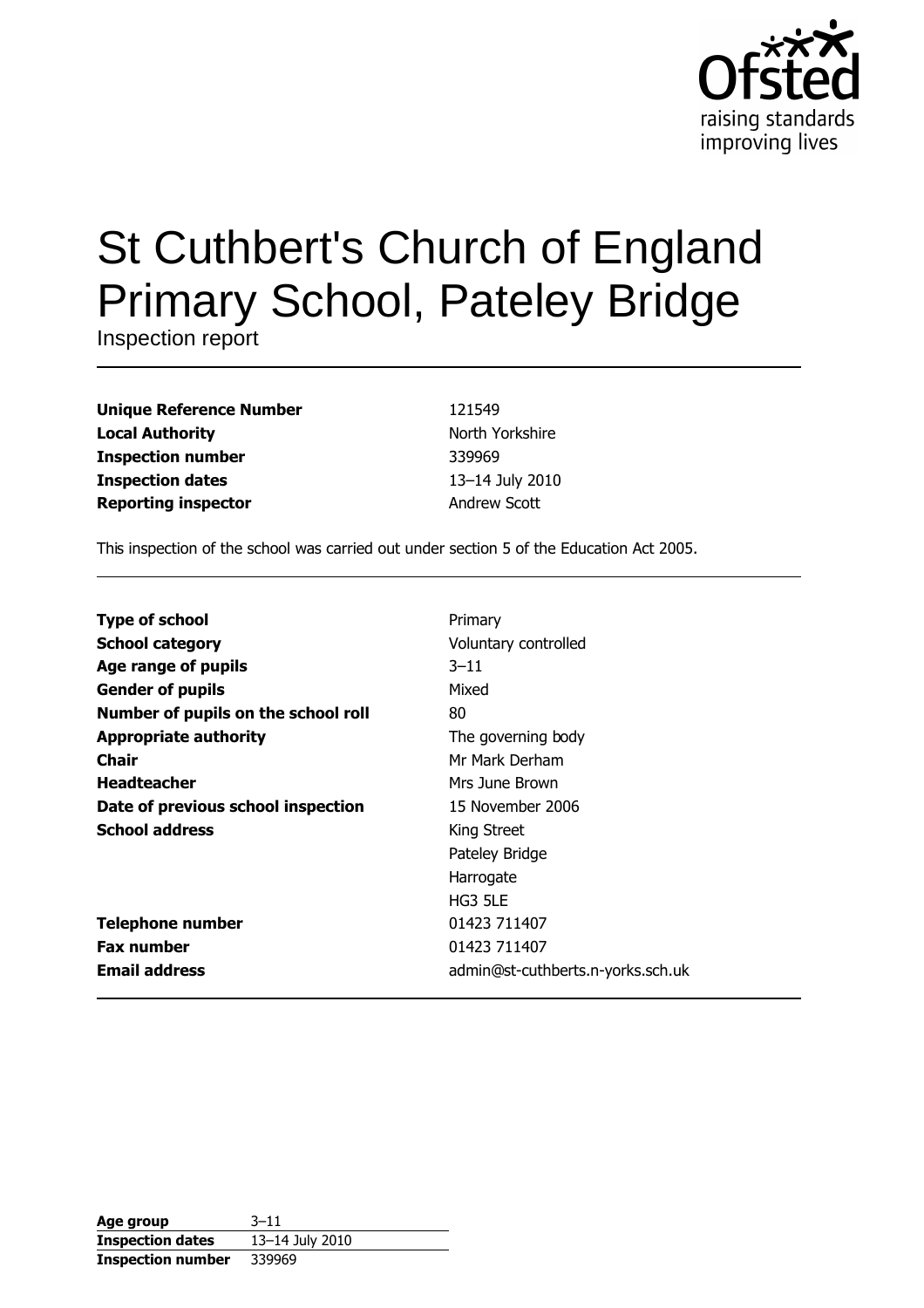The Office for Standards in Education, Children's Services and Skills (Ofsted) regulates and inspects to achieve excellence in the care of children and young people, and in education and skills for learners of all ages. It regulates and inspects childcare and children's social care, and inspects the Children and Family Court Advisory Support Service (Cafcass), schools, colleges, initial teacher training, work-based learning and skills training, adult and community learning, and education and training in prisons and other secure establishments. It rates council children's services, and inspects services for looked after children, safequarding and child protection.

Further copies of this report are obtainable from the school. Under the Education Act 2005, the school must provide a copy of this report free of charge to certain categories of people. A charge not exceeding the full cost of reproduction may be made for any other copies supplied.

If you would like a copy of this document in a different format, such as large print or Braille, please telephone 08456 404045, or email enquiries@ofsted.gov.uk.

You may copy all or parts of this document for non-commercial educational purposes, as long as you give details of the source and date of publication and do not alter the documentation in any way.

Royal Exchange Buildings St Ann's Square Manchester M2 7LA T: 08456 404045 Textphone: 0161 618 8524 E: enquiries@ofsted.gov.uk W: www.ofsted.gov.uk © Crown copyright 2010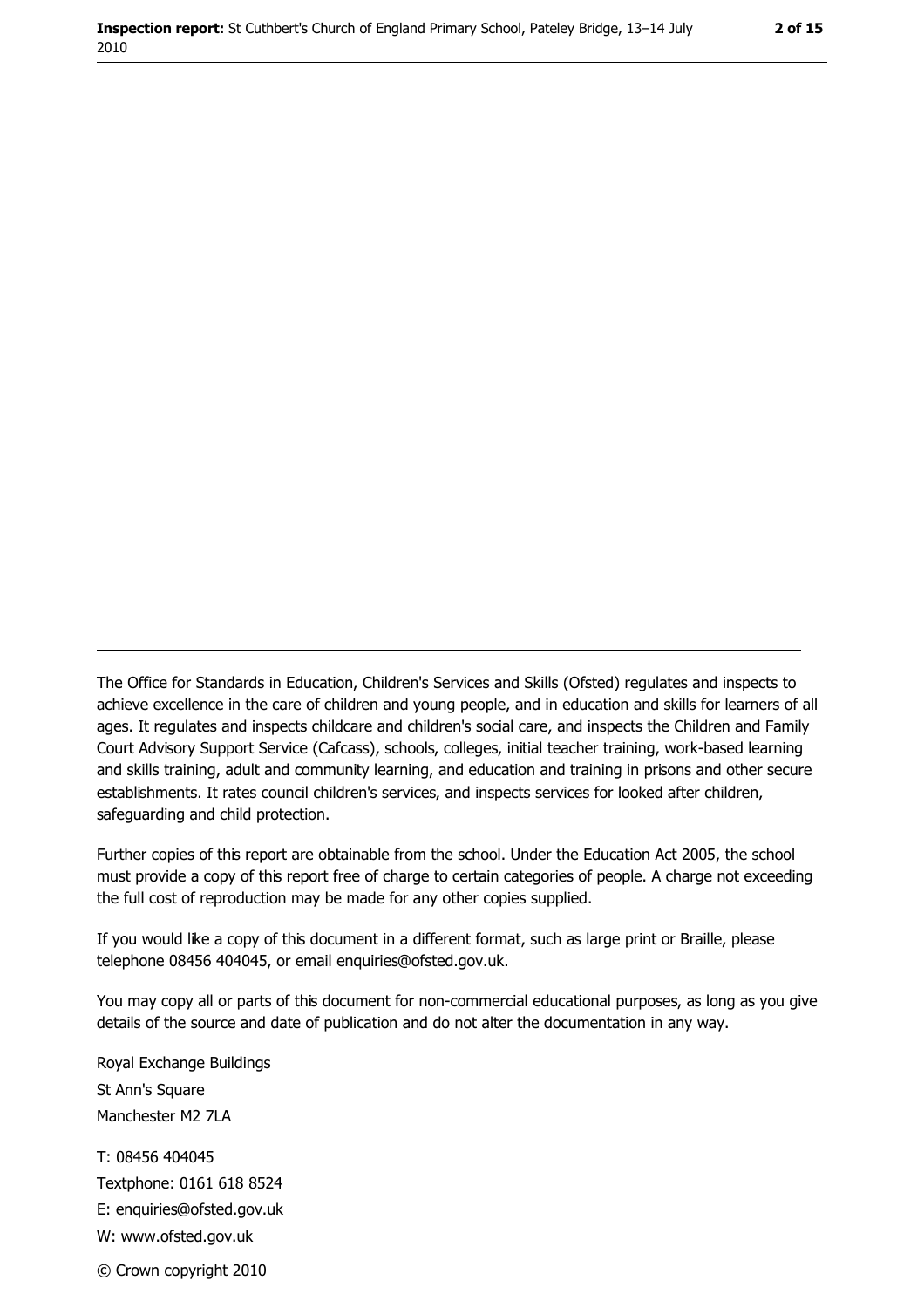# **Introduction**

This inspection was carried out by two additional inspectors. The inspectors observed eight lessons taught by five teachers. They observed other activities, including an assembly and play times, and held meetings with governors, staff and pupils. They analysed the school's documentation, data on pupils' progress, welfare arrangements and the 51 questionnaires that were returned by parents and carers, as well as those from pupils in Key Stage 2 and from staff.

The inspection team reviewed many aspects of the school's work. It looked in detail at the following:

- standards in writing and problem solving in mathematics  $\blacksquare$
- the progress of children in literacy and numeracy in the Early Years Foundation  $\blacksquare$ **Stage**
- the extent to which assessment is used in teachers' planning to ensure a  $\blacksquare$ consistently good challenge for pupils in Key Stages 1 and 2
- the influence of the curriculum in lessons on pupils' basic skills  $\blacksquare$
- the rigour of evaluating the provision and academic outcomes for pupils at all levels  $\blacksquare$ of management.

# **Information about the school**

This is a small school that serves a small town and the surrounding area. Most pupils come from White British families; all speak English as their first language. The proportion of pupils known to be eligible for free school meals is broadly average. The proportion of pupils with special educational needs and/or disabilities fluctuates considerably and has been quite high; it is currently just below average. The current headteacher has been in post since 2007. There have been considerable staff changes since the last inspection; almost all the current teachers have been appointed since that time.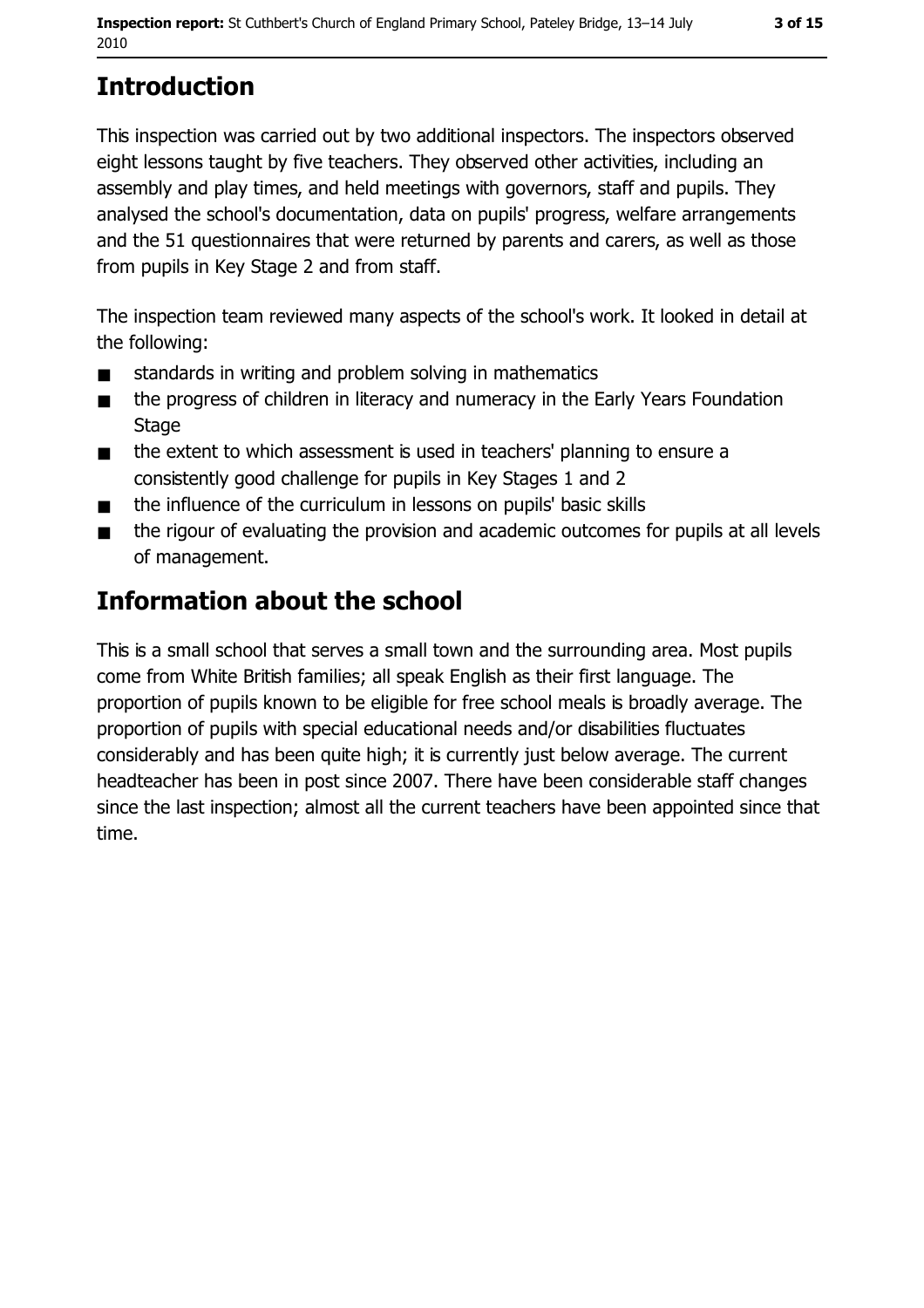Inspection grades: 1 is outstanding, 2 is good, 3 is satisfactory, and 4 is inadequate

# **Inspection judgements**

# Overall effectiveness: how good is the school?

# The school's capacity for sustained improvement

# **Main findings**

This is a satisfactory but improving school. It has many good features that include the quality of care, the richness of the curriculum, partnerships with parents and carers, and pupils' personal development. This has been made possible because of the clear-sighted and decisive leadership from the headteacher, well supported by the senior teacher, staff, governors and the local authority. The pace of the school's improvement is gathering speed and has been most evident in Key Stage 2 where better progress by pupils has led to a sustained rise in standards.

Pupils are happy at school and enjoy learning. Their excellent attendance is testament to their positive attitudes. Behaviour is mostly good and pupils cooperate sensibly in lessons. Pupils are tolerant and mindful of the needs of others; older pupils are sensitive when looking after younger pupils. Pupils rightly feel safe because staff are vigilant about their well-being, especially that of pupils whose circumstances make them vulnerable. Pupils embrace a healthy lifestyle. They are fully involved in the local community and have a good understanding of the wider world.

Standards by Year 6 have risen in recent years and are now average in English, mathematics and science. Pupils' progress in Key Stage 2 has also improved, because of better challenge and a more diverse curriculum. In Key Stage 1 standards are consistently average and pupils' progress is satisfactory. While teaching is mostly good in Key Stage 2, it is satisfactory overall. Expectations of pupils are not routinely high enough and marking is not always helpful. Teachers do not make the best use of the rich curriculum to boost literacy and numeracy skills. In the Early Years Foundation Stage children's progress is satisfactory. They have good social skills, including speaking and listening. The learning environment and range of resources inside and outside are adequate but not varied or stimulating enough to prompt rapid learning. Support by staff is good, but too much emphasis is placed on children learning for themselves. In addition, staff do not always expect enough of children.

The recent staff changes have been managed well by the school's leadership. Inspired by the headteacher, there is a clear consensus among staff about the direction of the school. New systems, such as assessment procedures, and a more creative curriculum are good and increasingly effective; self-evaluation is accurate. Behavioural issues have all but vanished. The strengths in the quality of care and outcomes for pupils have been firmly maintained. Therefore, the school has good capacity to sustain improvement.

# What does the school need to do to improve further?

Raise standards and achievement by ensuring that:

| 3 |  |
|---|--|
|   |  |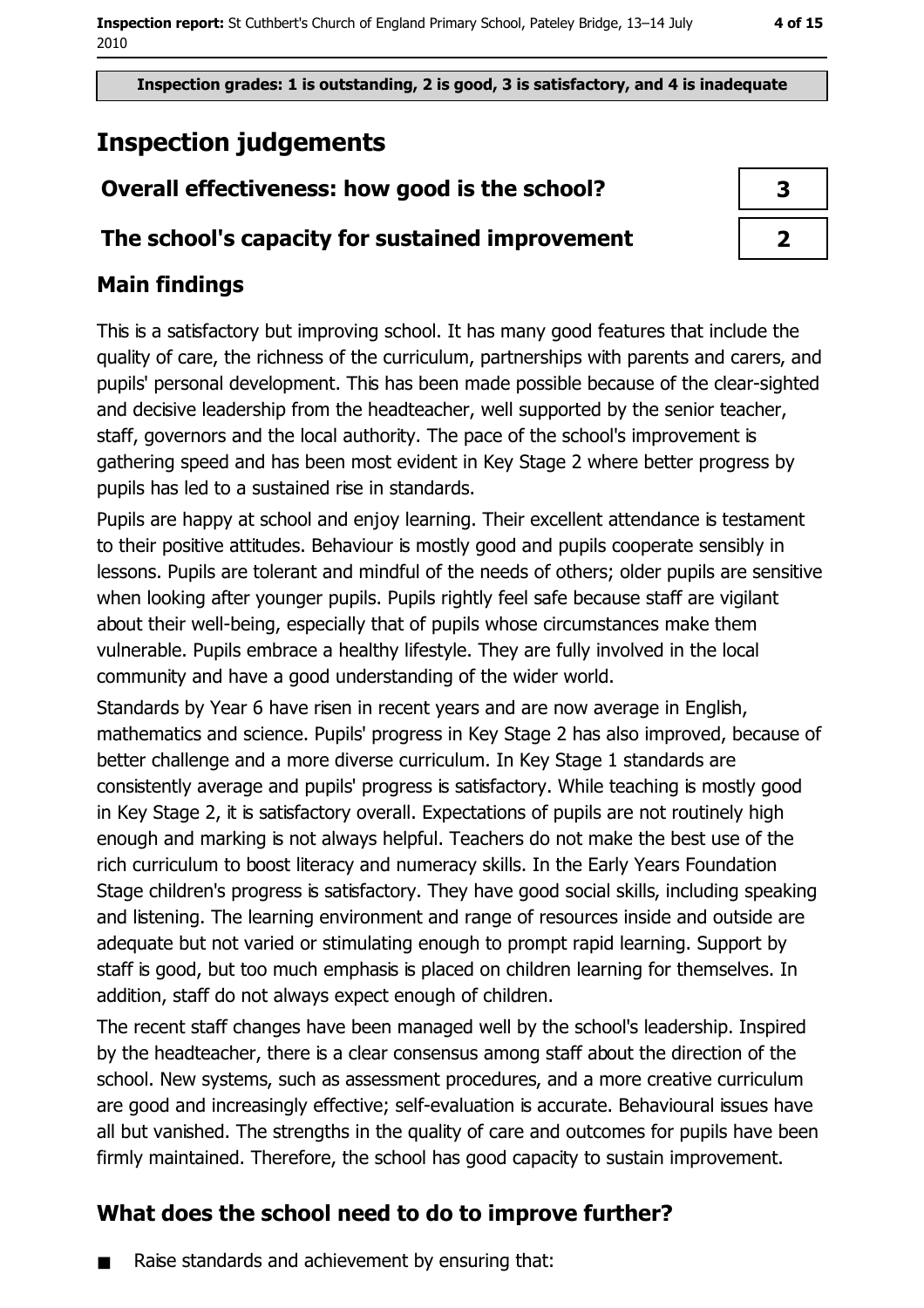- teachers extend the creative curriculum fully into literacy and numeracy lessons to strengthen basic skills
- lessons are consistently challenging for all pupils
- teachers' expectations of pupils through their marking of books are clearer and more rigorous.
- Improve the quality and pace of children's progress in the Early Years Foundation Stage by providing:
	- a consistently good level of challenge for children of all abilities
	- a livelier and richer learning environment in the classroom and outdoors, with a more diverse range of stimulating activities
	- a better balance between direct teaching by staff and opportunities for children to find things out for themselves.
- About 40% of the schools whose overall effectiveness is judged satisfactory may receive a monitoring visit by an Ofsted inspector before their next section 5 inspection.

## **Outcomes for individuals and groups of pupils**

Pupils have a positive approach to learning. In lessons they listen well, sustain concentration and work considerately with others. Socially, they are mature and at ease. Pupils behave well in lessons, although they sometimes become restless and, occasionally, disrespectful when topics do not motivate them. The academic achievement of all pupils, including those with special educational needs and/or disabilities, is satisfactory and standards are broadly average. Progress is better in Key Stage 2 where standards have improved since the last inspection in all subjects. This is because teachers' expectations of pupils have increased and the work is more interesting and diverse. In Key Stage 1 standards in reading, writing and mathematics have been average over time and remain very similar this year.

Pupils acquire a strong sense of community in the school. They carry out various duties efficiently and know their opinions matter to staff. The school council functions well. Links with local community include displays of work at the agricultural show, crown green bowling and joint activities with a nearby US garrison. A link with a school in Bradford enables pupils to compare different lifestyles and cultures. Pupils are enthusiastic about sport and clubs are well attended. They make healthy choices in their eating. They feel safe in school and take good care of others. Attendance is constantly at a high level. Their adept social skills, sense of citizenship, awareness of the wider world and improving basic skills prepare them well for life ahead.

These are the grades for pupils' outcomes

3

The grades for attainment and attendance are: 1 is high; 2 is above average; 3 is broadly average; and 4 is low.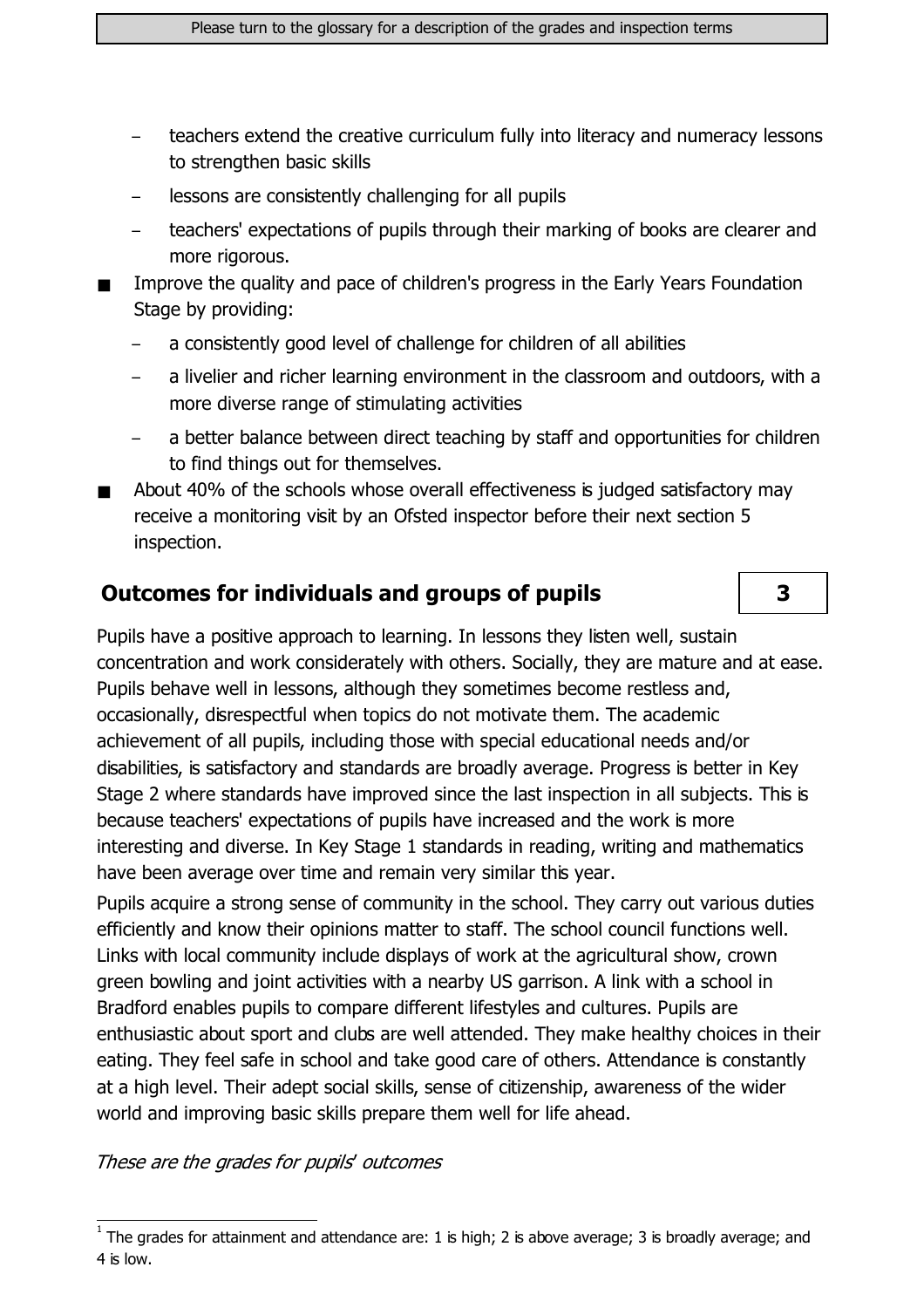| . .<br>۰. |
|-----------|
|           |

#### Inspection grades: 1 is outstanding, 2 is good, 3 is satisfactory, and 4 is inadequate

| Pupils' achievement and the extent to which they enjoy their learning                                                     |   |  |  |
|---------------------------------------------------------------------------------------------------------------------------|---|--|--|
| Taking into account:<br>Pupils' attainment <sup>1</sup>                                                                   | 3 |  |  |
| The quality of pupils' learning and their progress                                                                        | 3 |  |  |
| The quality of learning for pupils with special educational needs and/or<br>disabilities and their progress               | 3 |  |  |
| The extent to which pupils feel safe                                                                                      |   |  |  |
| <b>Pupils' behaviour</b>                                                                                                  |   |  |  |
| The extent to which pupils adopt healthy lifestyles                                                                       |   |  |  |
| The extent to which pupils contribute to the school and wider community                                                   |   |  |  |
| The extent to which pupils develop workplace and other skills that will<br>contribute to their future economic well-being |   |  |  |
| Taking into account:<br>Pupils' attendance <sup>1</sup>                                                                   | 1 |  |  |
| The extent of pupils' spiritual, moral, social and cultural development                                                   |   |  |  |

#### How effective is the provision?

Although teaching is satisfactory, it is more effective in Key Stage 2. In good lessons teachers use assessment data shrewdly to match work to the individual needs of pupils and expectations of pupils are good. There is a livelier pace to learning. New learning is well presented and pupils have ample scope to be resourceful and work independently. For example, Year 5/6 pupils enjoyed wrestling with complex calculations about sale prices in shops. Often, though, lesson planning is quite rigid and does not allow enough for the needs of different groups, nor does it expect enough from them. Work is differentiated but not skilfully enough. Marking is supportive and sometimes specifically highlights how pupils can improve, but not consistently.

The school has done well to enrich the curriculum. A wide range and variety of activities, clubs and visits not only motivate pupils but broaden their knowledge. Teachers use such occasions to improve pupils' skills but do not similarly enhance all lessons enough, especially to promote literacy and numeracy. All pupils in Year 4/5 benefit from tuition in brass and wind instruments, including saxophones, clarinets and trombones, and play as an impressive band. Pupils gain vital personal and social skills. In assemblies pupils readily offer and lead their own prayers. One very young pupil offered up his thanks for 'bikes'.

The school is a caring place. A strong Christian ethos permeates the school, but subtly and almost unobtrusively. Each pupil is special; each problem becomes a shared one. The school works successfully, often with families and other agencies, to overcome any emotional, physical or other issues. Parents and carers are very appreciative. The close support for pupils with special educational needs and/or disabilities enables them to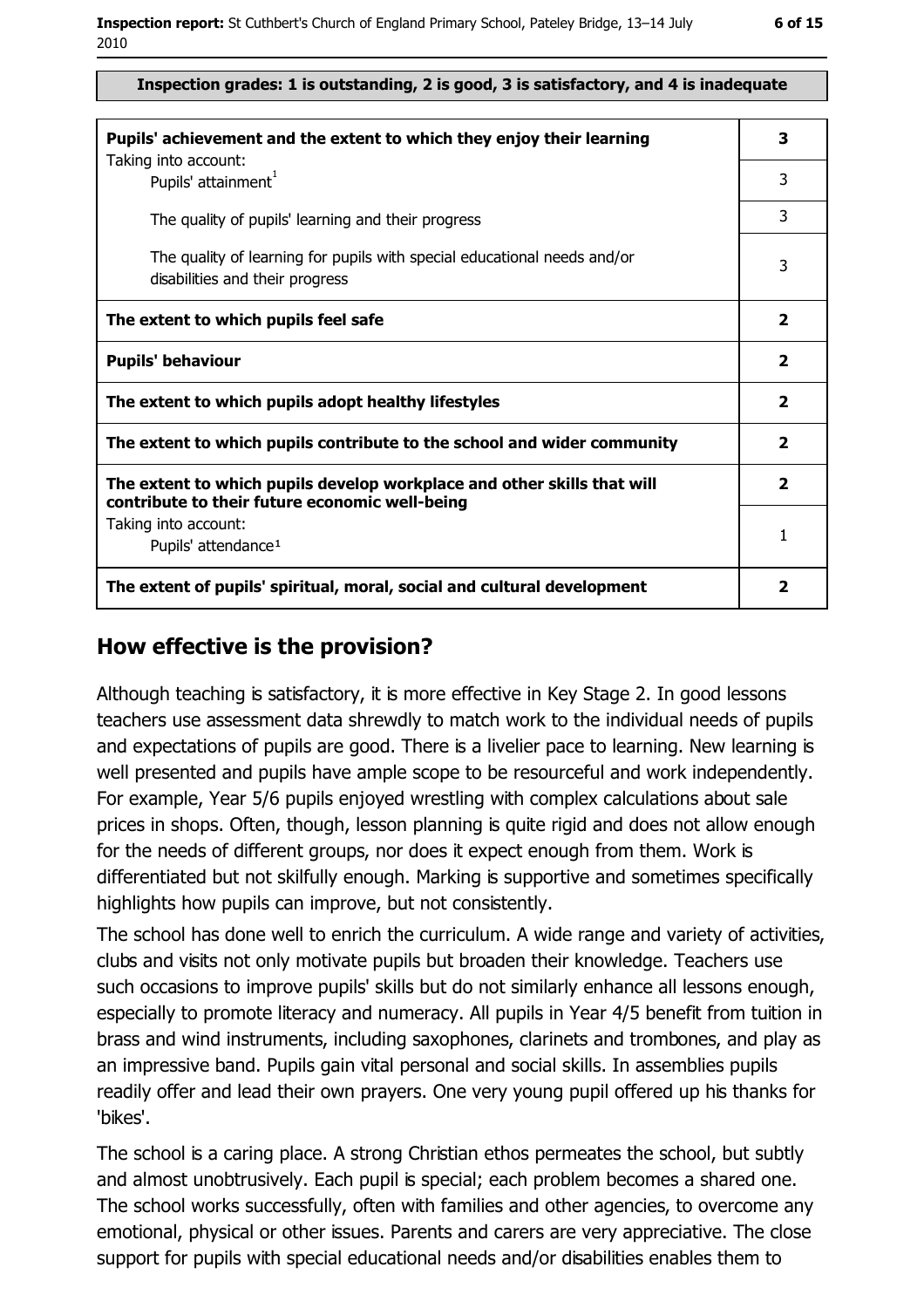access, as well as other pupils, all that the school offers. The management of behaviour is generally good. The school's strategies to promote attendance are highly effective.

These are the grades for the quality of provision

| The quality of teaching                                                                                    | 3 |
|------------------------------------------------------------------------------------------------------------|---|
| Taking into account:<br>The use of assessment to support learning                                          |   |
| The extent to which the curriculum meets pupils' needs, including, where<br>relevant, through partnerships |   |
| The effectiveness of care, guidance and support                                                            |   |

### How effective are leadership and management?

The firm leadership of the headteacher is moving the school forward decisively. It is taking time for the new staff appointments and management systems, especially the assessment procedures, to be fully effective but the signs are encouraging. The monitoring of provision is regular and perceptive, and teaching has improved. Accurate self-evaluation means that leaders know clearly what the school's strengths are and how it needs to improve. Action plans are well structured and have well-defined aims, although they are not shaped enough by explicit rationales. Senior staff and governors are committed to the school's improvement and embrace a very inclusive approach so that pupils benefit as equally as possible and discrimination of any kind is minimised.

Governors are supportive and hard working. They monitor the school's development effectively and ensure that statutory requirements are met, including procedures for safeguarding pupils. All adults connected with the school, for example, are suitably vetted. A strong focus on community cohesion enables pupils to appreciate different aspects of life such the role of the Church, and life in a Kenyan school, as well as values nearer to home, such as providing an annual harvest tea for local older residents.

The school has done particularly well to expand partnerships with pupils' families. Parents and carers are more involved with their children's learning, have a clearer picture of their progress and benefit from regular communication. Similarly, other partnerships, especially with local schools and the local authority, have a marked influence on pupils' social and cultural development, as well as supporting their individual learning needs. Overall, the school is well placed to improve further.

These are the grades for leadership and management

| The effectiveness of leadership and management in embedding ambition and<br>driving improvement                                                                     |  |
|---------------------------------------------------------------------------------------------------------------------------------------------------------------------|--|
| Taking into account:<br>The leadership and management of teaching and learning                                                                                      |  |
| The effectiveness of the governing body in challenging and supporting the<br>school so that weaknesses are tackled decisively and statutory responsibilities<br>met |  |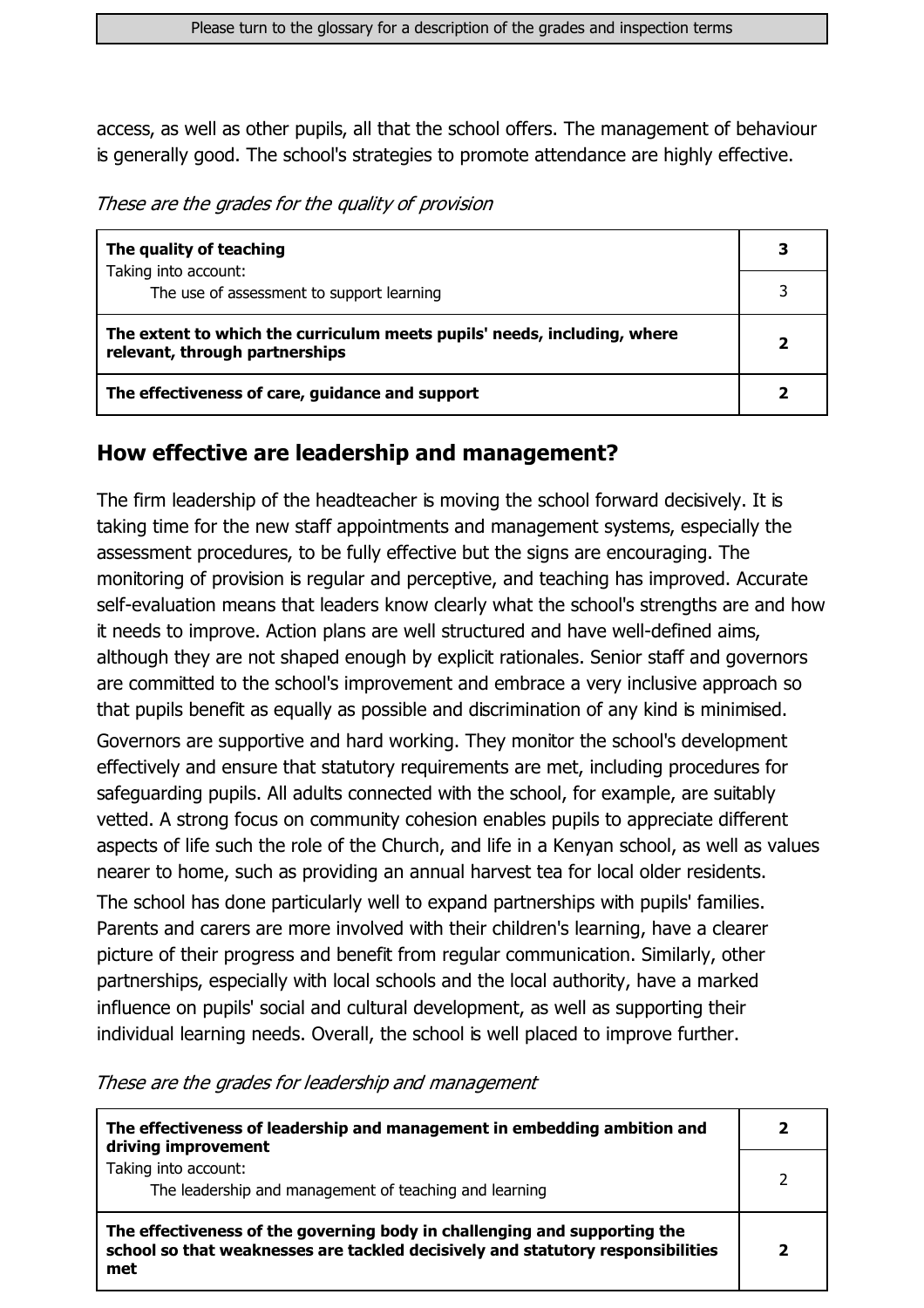| Inspection grades: 1 is outstanding, 2 is good, 3 is satisfactory, and 4 is inadequate                 |   |  |  |  |
|--------------------------------------------------------------------------------------------------------|---|--|--|--|
| The effectiveness of the school's engagement with parents and carers                                   | 2 |  |  |  |
| The effectiveness of partnerships in promoting learning and well-being                                 | 2 |  |  |  |
| The effectiveness with which the school promotes equality of opportunity and<br>tackles discrimination | 2 |  |  |  |
| The effectiveness of safeguarding procedures                                                           | 3 |  |  |  |
| The effectiveness with which the school promotes community cohesion                                    | 2 |  |  |  |
| The effectiveness with which the school deploys resources to achieve<br>value for money                | 3 |  |  |  |

### **Early Years Foundation Stage**

In the Nursery and Reception classes, children make a satisfactory start to their education. They begin school with skills and abilities that are typical for their age, although their personal and social skills are quite well developed. They make satisfactory progress over the two years and enter Year 1 at a level expected of five-year-olds in all areas of learning. Children are good communicators with confident speaking skills. They mostly play and work well together, but do not always appreciate the need to share and take turns. They are given good opportunities to investigate and learn for themselves. However, too much emphasis is based on this approach and there is not always enough initial input from the staff to ensure effective learning. Resources are adequate and, during the activities, quidance from staff challenges children to develop their own ideas. Even so, creativity is lacking in teachers' planning and in the variety of resources indoors and outside to motivate children fully and enable them to make swift progress. There is good provision for the welfare and well-being of children, much as in the rest of the school. Older pupils join the children in their break times and are good at supporting their work and boosting their social skills. The leadership of the Early Years Foundation Stage is satisfactory. There have been improvements to the learning space available and assessment recording is good, but developments to the provision do not take enough account of the capabilities of the children.

|  |  |  | These are the grades for the Early Years Foundation Stage |  |
|--|--|--|-----------------------------------------------------------|--|
|  |  |  |                                                           |  |

| <b>Overall effectiveness of the Early Years Foundation Stage</b>                             |  |
|----------------------------------------------------------------------------------------------|--|
| Taking into account:<br>Outcomes for children in the Early Years Foundation Stage            |  |
| The quality of provision in the Early Years Foundation Stage                                 |  |
| The effectiveness of leadership and management of the Early Years<br><b>Foundation Stage</b> |  |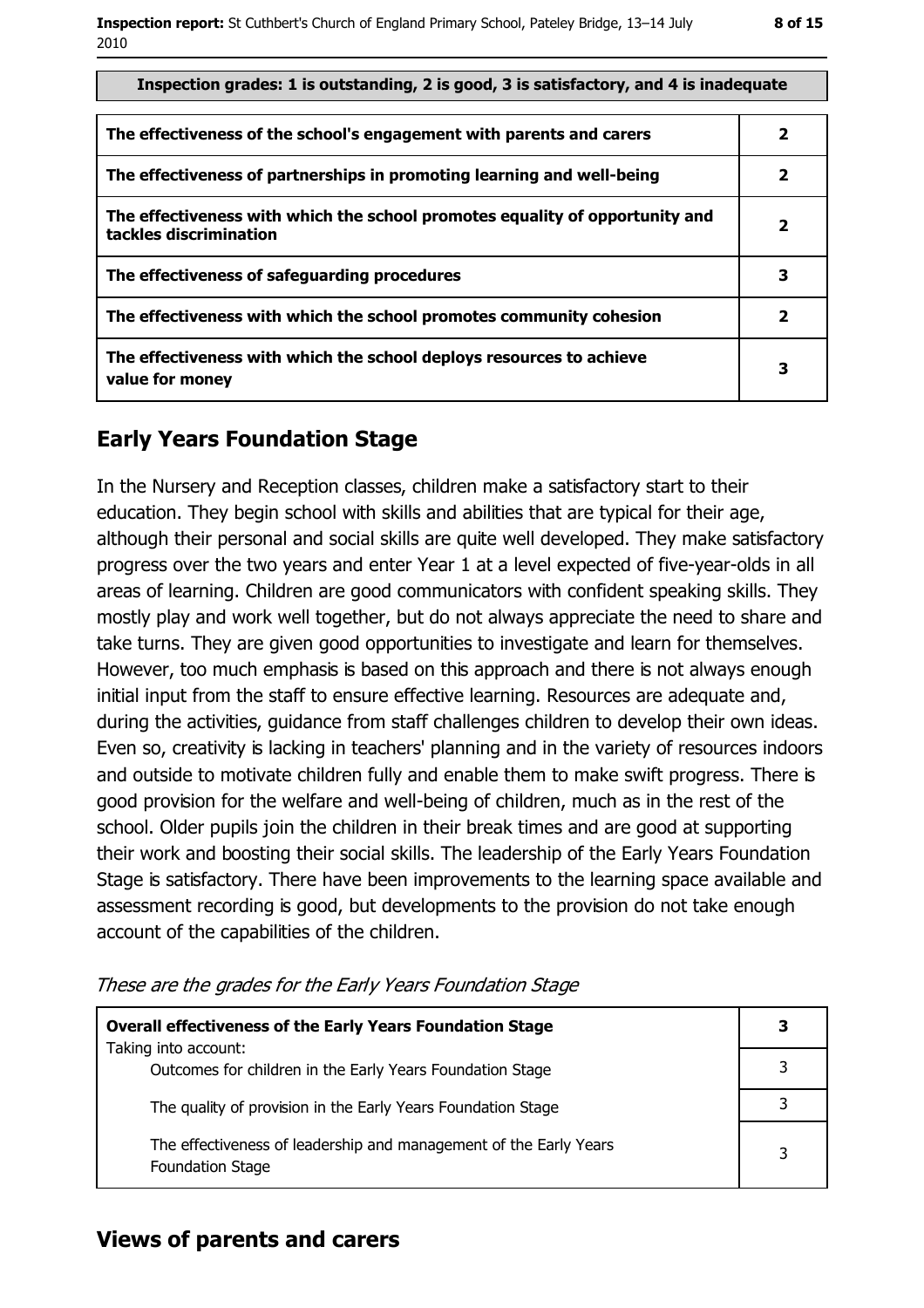More than half the parents and carers returned their questionnaires. The vast majority were very pleased with the school, especially that their children were happy. They praised in particular the welcoming ethos and approachability of staff, the quality of care and education, including the range of activities, the dedication of staff and the impact of the headteacher's leadership. Parents and carers felt valued and involved. The inspectors agree with these views. A few parents and carers expressed some concerns about the management of behaviour, the quality of their children's progress, and the amount of communication about progress. The inspectors acknowledge that behaviour is not always good, but consider that staff generally handle any infractions well. They judge that pupils' progress is not less than satisfactory but agree that not all is good. The inspectors found no evidence to support any lack of communication to parents and carers about their children's progress.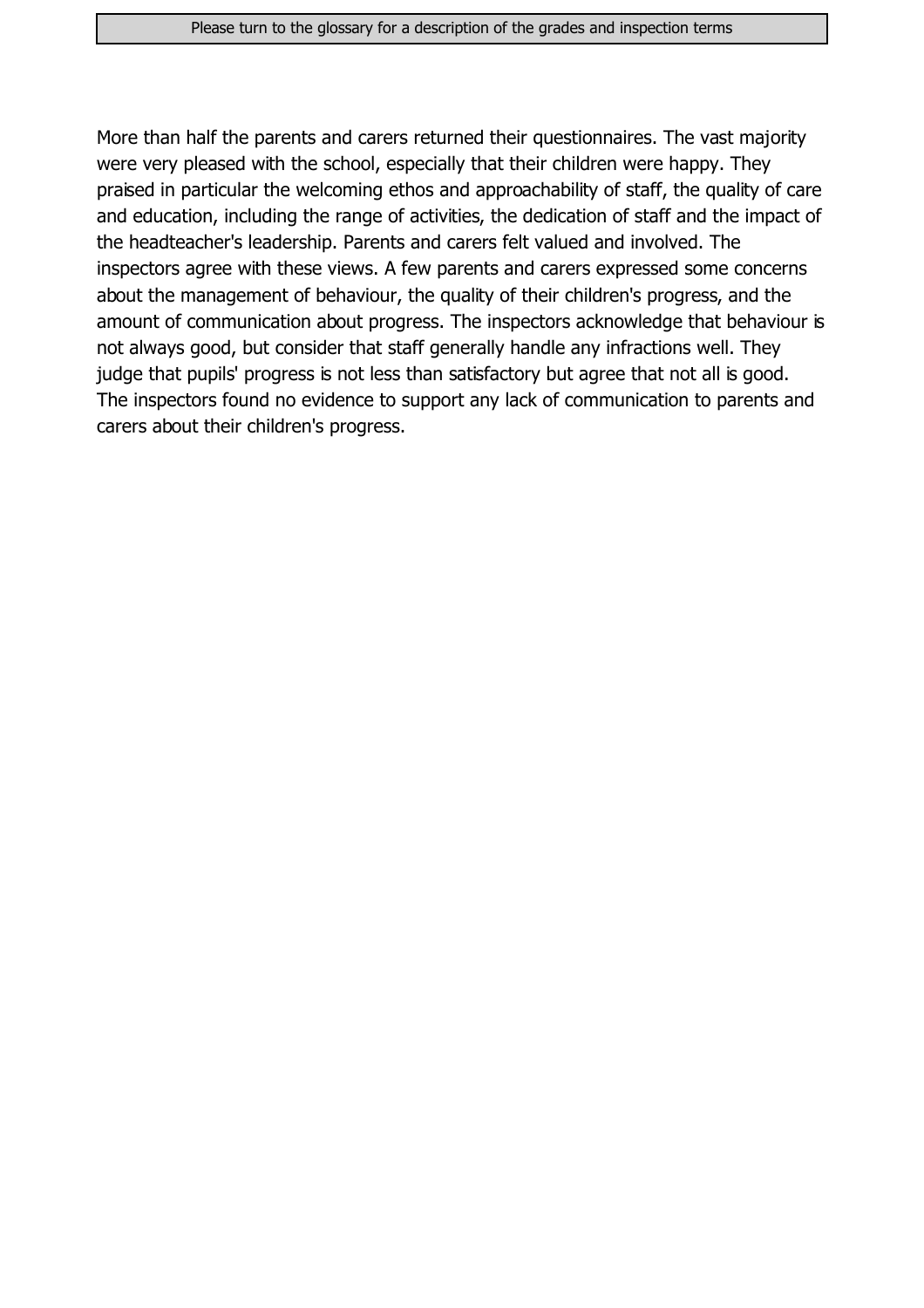#### Responses from parents and carers to Ofsted's questionnaire

Ofsted invited all the registered parents and carers of pupils registered at St Cuthbert's Church of England Primary School, Pateley Bridge to complete a questionnaire about their views of the school.

In the questionnaire, parents and carers were asked to record how strongly they agreed with 13 statements about the school.

The inspection team received 51 completed questionnaires by the end of the on-site inspection. In total, there are 80 pupils registered at the school.

| <b>Statements</b>                                                                                                                                                                                                                                       | <b>Strongly</b><br><b>Agree</b> |               | <b>Agree</b> |               | <b>Disagree</b> |                |              | <b>Strongly</b><br>disagree |
|---------------------------------------------------------------------------------------------------------------------------------------------------------------------------------------------------------------------------------------------------------|---------------------------------|---------------|--------------|---------------|-----------------|----------------|--------------|-----------------------------|
|                                                                                                                                                                                                                                                         | <b>Total</b>                    | $\frac{0}{0}$ | <b>Total</b> | $\frac{0}{0}$ | <b>Total</b>    | $\frac{0}{0}$  | <b>Total</b> | $\frac{0}{0}$               |
| My child enjoys school                                                                                                                                                                                                                                  | 35                              | 69            | 14           | 27            | $\overline{2}$  | $\overline{4}$ | $\mathbf{0}$ | 0                           |
| The school keeps my child<br>safe                                                                                                                                                                                                                       | 42                              | 82            | 8            | 16            | $\mathbf 0$     | 0              | 0            | 0                           |
| The school informs me<br>about my child's progress                                                                                                                                                                                                      | 34                              | 67            | 14           | 27            | $\overline{2}$  | 4              | 1            | $\overline{2}$              |
| My child is making enough<br>progress at this school                                                                                                                                                                                                    | 38                              | 75            | 11           | 22            | $\mathbf{1}$    | $\overline{2}$ | 1            | $\overline{2}$              |
| The teaching is good at this<br>school                                                                                                                                                                                                                  | 37                              | 73            | 11           | 22            | $\overline{2}$  | 4              | 0            | 0                           |
| The school helps me to<br>support my child's learning                                                                                                                                                                                                   | 35                              | 69            | 13           | 25            | 3               | 6              | $\mathbf 0$  | 0                           |
| The school helps my child to<br>have a healthy lifestyle                                                                                                                                                                                                | 39                              | 76            | 12           | 24            | $\mathbf 0$     | 0              | 0            | $\mathbf 0$                 |
| The school makes sure that<br>my child is well prepared for<br>the future (for example<br>changing year group,<br>changing school, and for<br>children who are finishing<br>school, entering further or<br>higher education, or<br>entering employment) | 36                              | 71            | 13           | 25            | $\mathbf 0$     | $\bf{0}$       | $\mathbf 0$  | $\mathbf 0$                 |
| The school meets my child's<br>particular needs                                                                                                                                                                                                         | 37                              | 73            | 13           | 25            | $\mathbf{1}$    | $\overline{2}$ | 0            | $\mathbf 0$                 |
| The school deals effectively<br>with unacceptable behaviour                                                                                                                                                                                             | 38                              | 75            | 7            | 14            | $\overline{4}$  | 8              | 1            | $\overline{2}$              |
| The school takes account of<br>my suggestions and<br>concerns                                                                                                                                                                                           | 35                              | 69            | 10           | 20            | 3               | 6              | 1            | 2                           |
| The school is led and<br>managed effectively                                                                                                                                                                                                            | 38                              | 75            | 13           | 25            | $\mathbf 0$     | $\pmb{0}$      | $\mathbf 0$  | $\mathbf 0$                 |
| Overall, I am happy with my<br>child's experience at this<br>school                                                                                                                                                                                     | 38                              | 75            | 11           | 22            | $\mathbf{1}$    | $\overline{2}$ | $\mathbf 0$  | $\mathbf 0$                 |

The table above summarises the responses that parents and carers made to each statement. The percentages indicate the proportion of parents and carers giving that response out of the total number of completed questionnaires. Where one or more parents and carers chose not to answer a particular question, the percentages will not add up to 100%.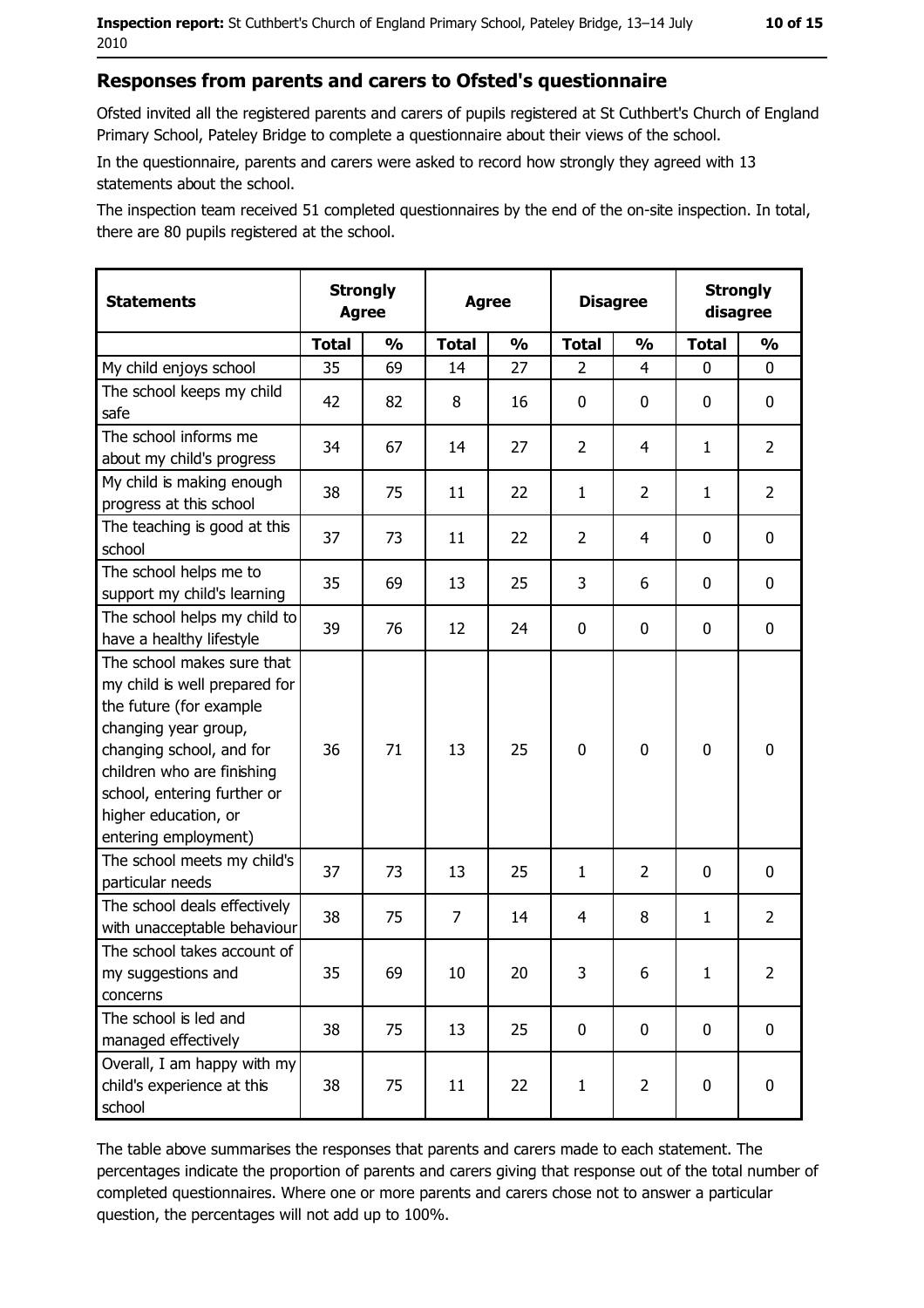# **Glossary**

# What inspection judgements mean

| <b>Grade</b> | <b>Judgement</b> | <b>Description</b>                                                                                                                                                                                                               |
|--------------|------------------|----------------------------------------------------------------------------------------------------------------------------------------------------------------------------------------------------------------------------------|
| Grade 1      | Outstanding      | These features are highly effective. An oustanding<br>school provides exceptionally well for its pupils' needs.                                                                                                                  |
| Grade 2      | Good             | These are very positive features of a school. A school<br>that is good is serving its pupils well.                                                                                                                               |
| Grade 3      | Satisfactory     | These features are of reasonable quality. A satisfactory<br>school is providing adequately for its pupils.                                                                                                                       |
| Grade 4      | Inadequate       | These features are not of an acceptable standard. An<br>inadequate school needs to make significant<br>improvement in order to meet the needs of its pupils.<br>Ofsted inspectors will make further visits until it<br>improves. |

### **Overall effectiveness of schools**

|                       | Overall effectiveness judgement (percentage of<br>schools) |      |                     |                   |  |  |
|-----------------------|------------------------------------------------------------|------|---------------------|-------------------|--|--|
| <b>Type of school</b> | <b>Outstanding</b>                                         | Good | <b>Satisfactory</b> | <b>Inadequate</b> |  |  |
| Nursery schools       | 51                                                         | 45   | 0                   | 4                 |  |  |
| Primary schools       | 6                                                          | 41   | 42                  | 10                |  |  |
| Secondary schools     | 8                                                          | 34   | 44                  | 14                |  |  |
| Sixth forms           | 10                                                         | 37   | 50                  | 3                 |  |  |
| Special schools       | 32                                                         | 38   | 25                  | 5                 |  |  |
| Pupil referral units  | 12                                                         | 43   | 31                  | 14                |  |  |
| All schools           | 9                                                          | 40   | 40                  | 10                |  |  |

New school inspection arrangements were introduced on 1 September 2009. This means that inspectors now make some additional judgements that were not made previously.

The data in the table above is for the period 1 September to 31 December 2009 and is the most recently published data available (see www.ofsted.gov.uk). Please note that the sample of schools inspected during the autumn term 2009 was not representative of all schools nationally, as weaker schools are inspected more frequently than good or outstanding schools.

Percentages are rounded and do not always add exactly to 100. Secondary school figures include those that have sixth forms, and sixth form figures include only the data specifically for sixth form inspection judgements.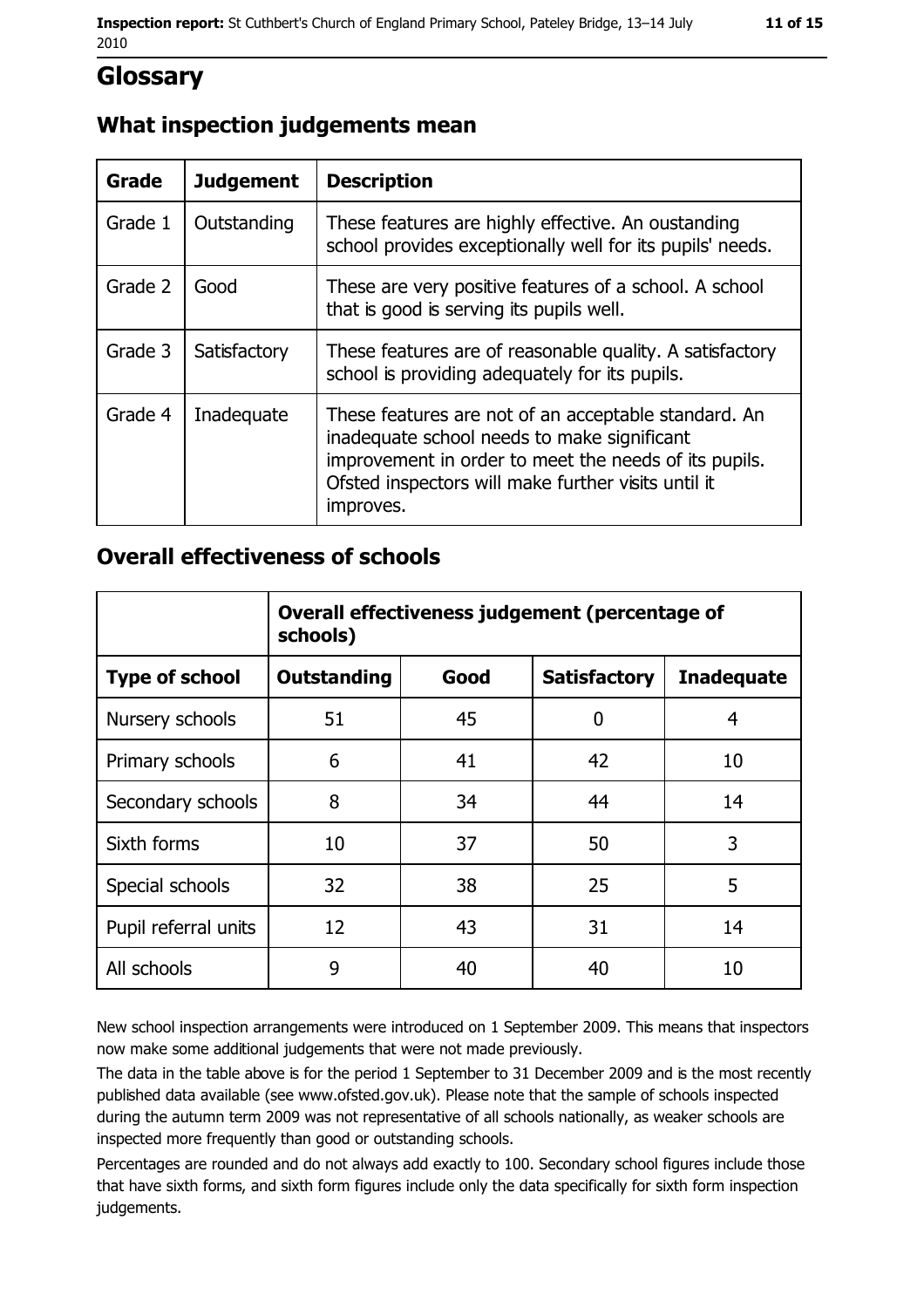# **Common terminology used by inspectors**

| Achievement:                  | the progress and success of a pupil in<br>their learning, development or training.                                                                                                                                                                                                                           |  |  |
|-------------------------------|--------------------------------------------------------------------------------------------------------------------------------------------------------------------------------------------------------------------------------------------------------------------------------------------------------------|--|--|
| Attainment:                   | the standard of the pupils' work shown by<br>test and examination results and in<br>lessons.                                                                                                                                                                                                                 |  |  |
| Capacity to improve:          | the proven ability of the school to<br>continue improving. Inspectors base this<br>judgement on what the school has<br>accomplished so far and on the quality of<br>its systems to maintain improvement.                                                                                                     |  |  |
| Leadership and management:    | the contribution of all the staff with<br>responsibilities, not just the headteacher,<br>to identifying priorities, directing and<br>motivating staff and running the school.                                                                                                                                |  |  |
| Learning:                     | how well pupils acquire knowledge,<br>develop their understanding, learn and<br>practise skills and are developing their<br>competence as learners.                                                                                                                                                          |  |  |
| <b>Overall effectiveness:</b> | inspectors form a judgement on a school's<br>overall effectiveness based on the findings<br>from their inspection of the school. The<br>following judgements, in particular,<br>influence what the overall effectiveness<br>judgement will be.                                                               |  |  |
|                               | The school's capacity for sustained<br>improvement.<br>Outcomes for individuals and groups<br>of pupils.<br>The quality of teaching.<br>The extent to which the curriculum<br>meets pupil's needs, including where<br>relevant, through partnerships.<br>The effectiveness of care, guidance<br>and support. |  |  |
| Progress:                     | the rate at which pupils are learning in<br>lessons and over longer periods of time. It<br>is often measured by comparing the<br>pupils' attainment at the end of a key<br>stage with their attainment when they<br>started.                                                                                 |  |  |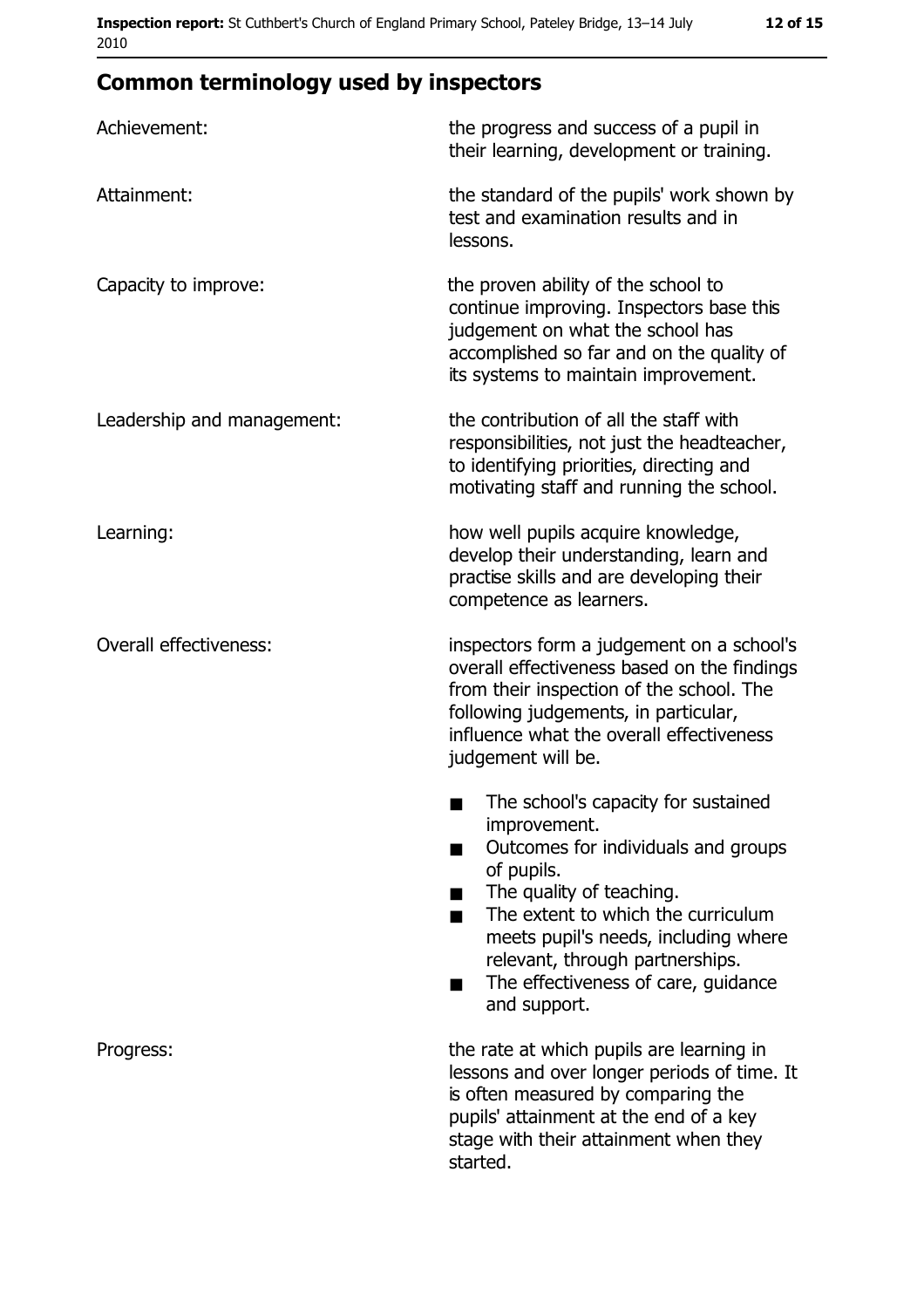#### 13 of 15

This letter is provided for the school, parents and carers to share with their children. It describes Ofsted's main findings from the inspection of their school.



15 July 2010

Dear Pupils

Inspection of St Cuthbert's Church of England Primary School, Pateley Bridge, Harrogate, HG3 5LE

I am writing to thank you for the part you played in the recent inspection of your school. It was good to hear your views and ideas about the school. These helped the inspectors to gain a clear picture of your school.

We found that your school is satisfactory at present but improving all the time. Like you, we know the school takes good care of you and provides a lot of interesting activities for you. You behave well, get on with one another and work well in lessons. We are pleased that you lead active and healthy lifestyles, enjoy your music and gain a strong sense of togetherness both in school and with the outside world. We were very impressed by your excellent attendance.

It is good that standards have risen in Key Stage 2 and that progress is mostly good in these classes. Your overall progress is satisfactory and standards are average for your age, which is fine, but we feel you could do better. Lessons are often interesting and challenging, especially for you older pupils, but not often enough. Sometimes the work is not hard enough and teachers do not give you clear advice in their marking about how to improve your work. We would like the school to put these things right. Similarly, we have asked the school to make sure that adults do more to guide and inspire those of you in the Nursery and Reception classes. We would like to see more exciting activities so that staff can expect more from you.

Your school is improving because of the hard work and tireless dedication of your headteacher. She has been helped by staff, governors and your families, who all have your best interests at heart. Your behaviour, the variety of your activities, the teaching and, of course, your progress are all becoming better. I hope that our suggestions for the school will help it to succeed even more. I am sure you will respond well to any changes and work hard to raise your achievement.

I wish you every success for the future.

Yours sincerely

**Andrew Scott**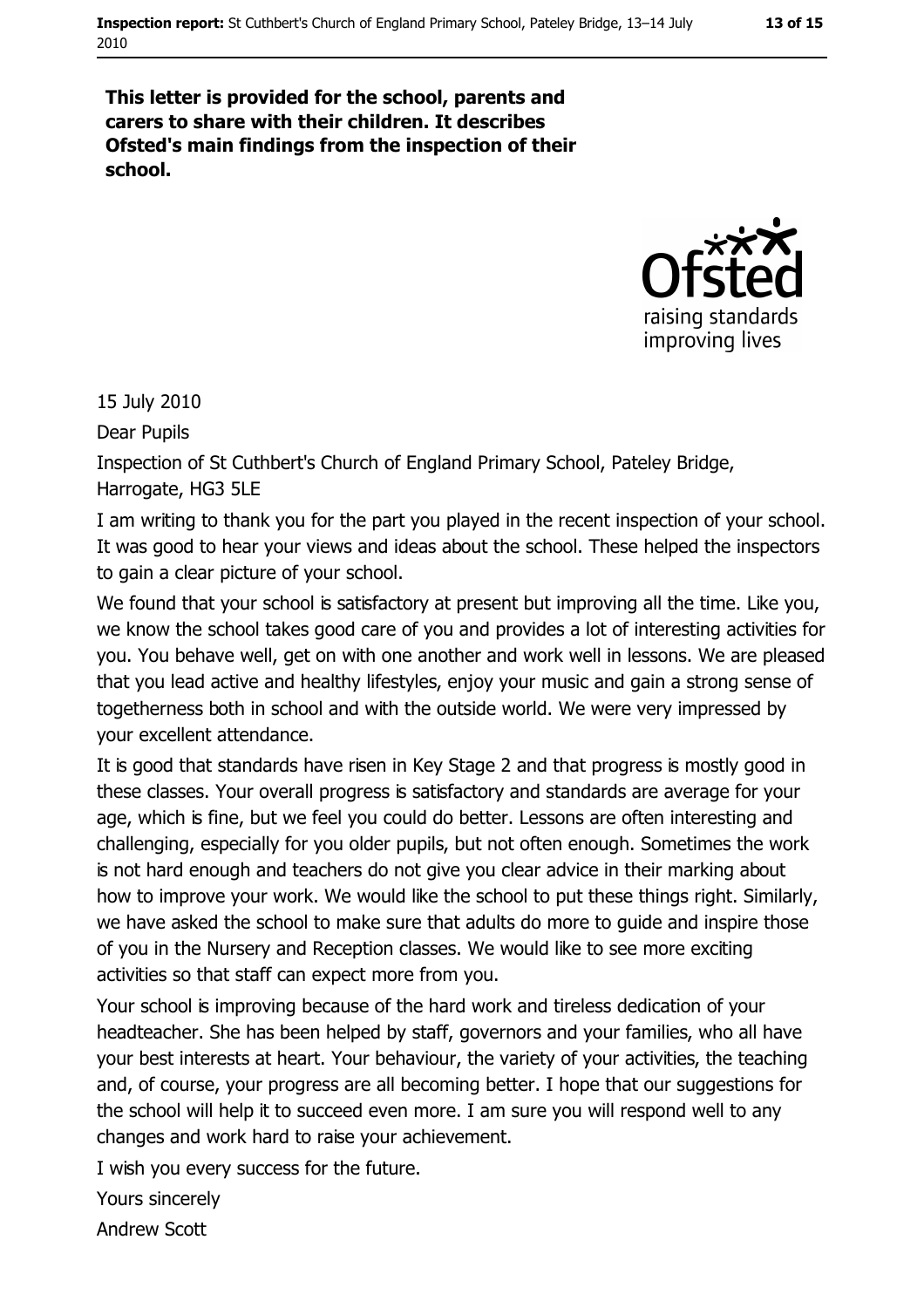Lead Inspector